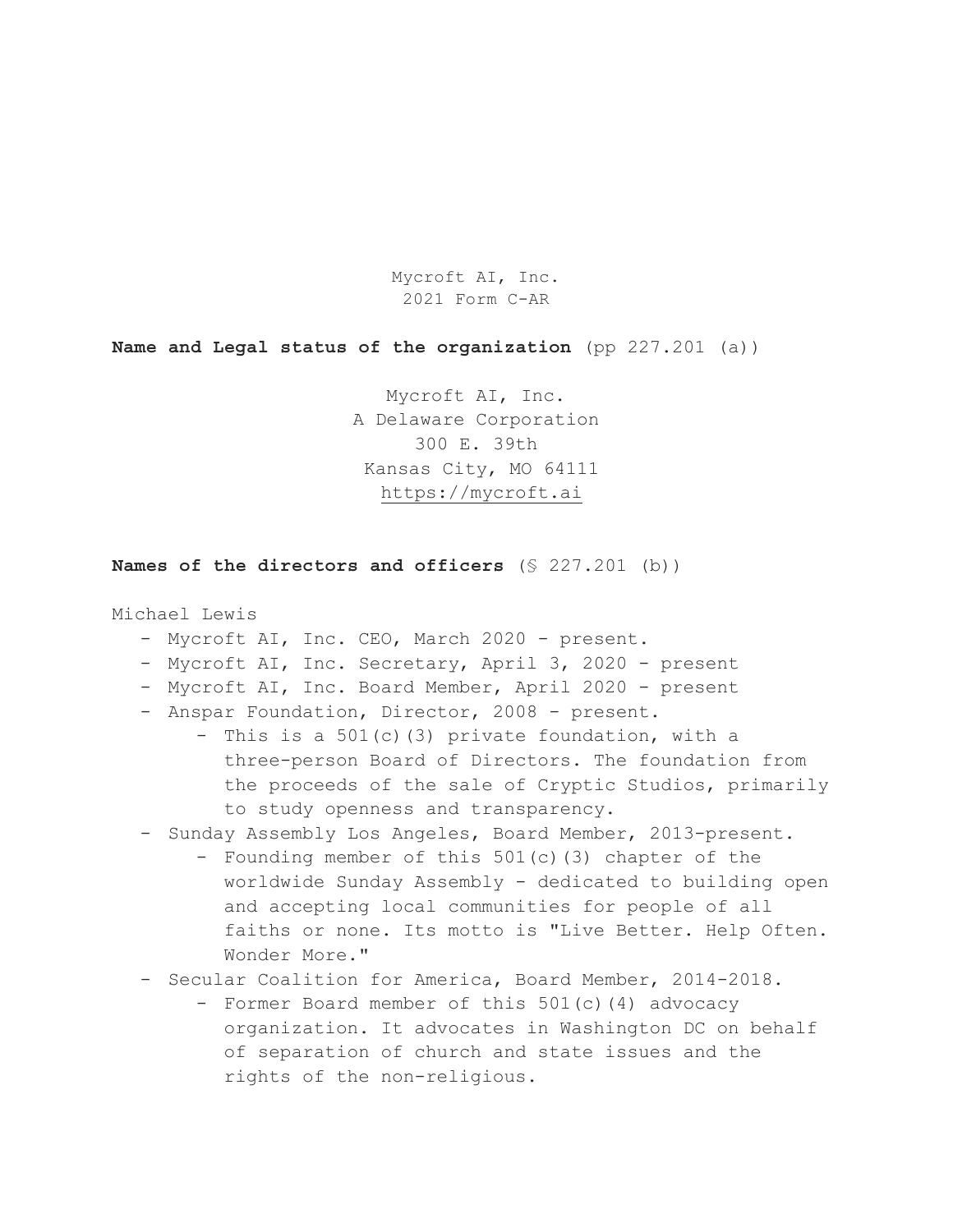- HHT Foundation International (dba Cure HHT), Board Member, 2011-2018.
	- Former Board member of this 501(c)(3) organization dedicated to finding a cure for, and the treatment of, the rare disease hereditary hemorrhagic telangiectasia. It certifies Centers of Excellence around the country, and world, that maintain a high degree of knowledge regarding the treatment of this disease, sponsors medical research and provides direct assistance to patients and their families.

Joshua Montgomery (founder)

- Mycroft AI, Inc. President, March 2020 present
- Mycroft AI, Inc. CEO, Jan 2016 March 2020.
- Mycroft Ai, Inc. Board Member, Jan 2016 present
- United States Air Force, Major 291st Hilo, HI Jan 2020 Aug 2021
- United States Air Force, Captain 177th Wichita, KS Apr 2009 - Jan 2020
- Wicked Broadband President and co-founder. Jan 2006 present
	- Internet Service Provider.
- Guard Well Farms, Co-owner Jan 2019 present - Coffee farm.

Kris Adair

- Mycroft AI, Inc. CFO. Jan 2016 present.
- Mycroft AI, Inc. Treasurer. April 2020 present
- Wicked Broadband, Co-founder & Secretary Jan 2006 present
- Lawrence Center for Entrepreneurship, Executive Director Jan 2014 - July 2017
- Guard Well Farms, Co-owner Jan 2019 present

Rob Ness

- Mycroft AI, Inc. Board Member, April 2020 present.
- Asymmetry Ventures. General Partner, 2018 present. - A venture capital fund.
- US Army. Civil Affairs Branch; Engineer Branch, 2003 present
- Capgemini. Manager, 2016 2018.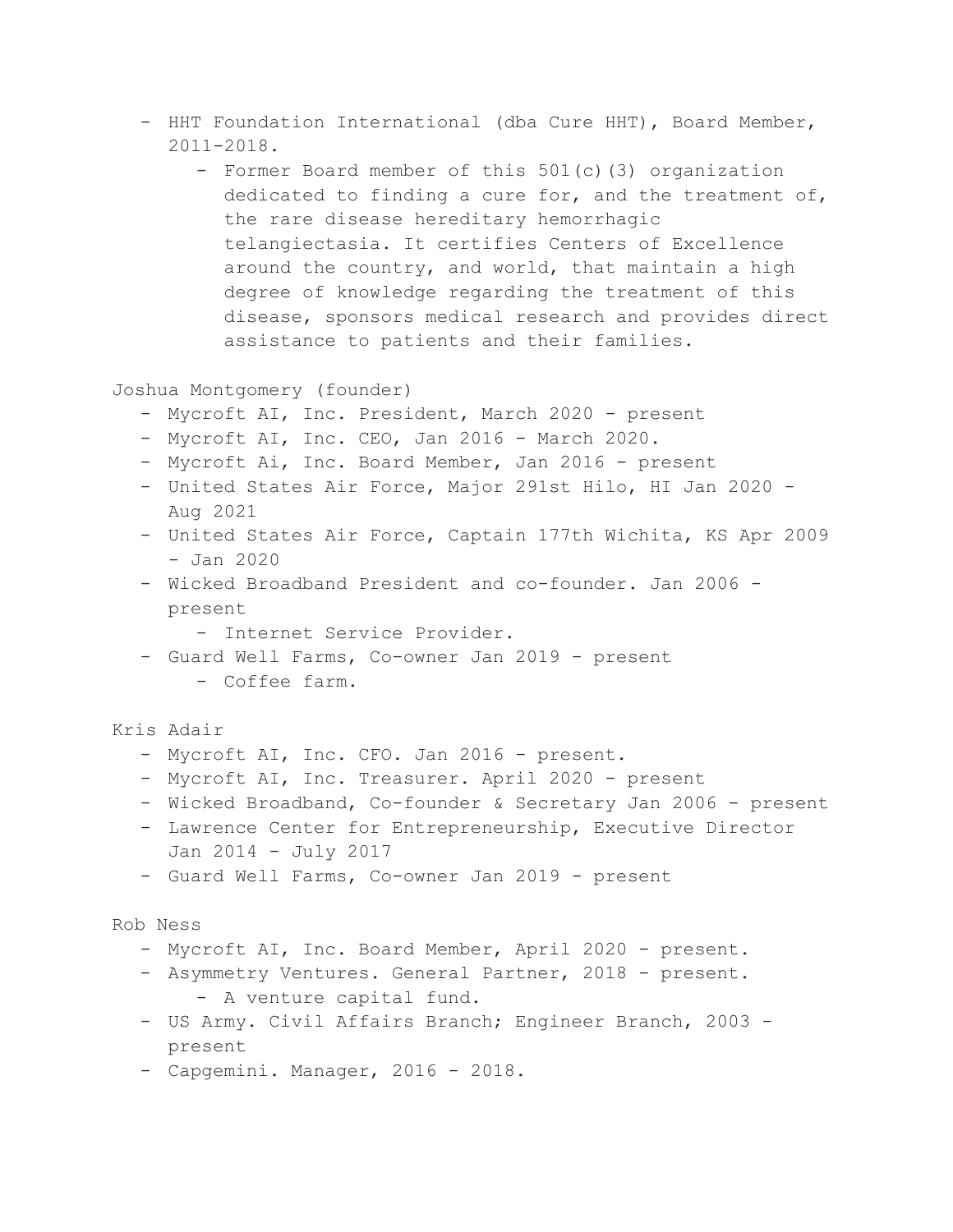- Capgemini is a global leader in partnering with companies to transform and manage their business by harnessing the power of technology.

# **Owners of more than 20% of the voting securities** (§ 227.201 (c))

As of December 31, 2021, Joshua Montgomery and Kristie Adair, through JTWROS, controlled 35.3% of voting securities through their ownership of Voting Common Stock.

As of December 31, 2021, The Heartwood Continuum Living Trust Dated May 3, 2018, a Living Trust with Trustees Michael Craig Lewis and Amy Kathleen Boyle, controlled 35.3% of voting securities through its ownership of Voting Common Stock and Series Seed Preferred Stock.

### **Description of business** (§ 227.201 (d))

Mycroft AI provides an open alternative to Apple's Siri and Amazon Alexa. Voice is poised to be the next shift in human-machine interaction and Mycroft is positioned to be the voice platform of choice globally. Incumbent competitors like Apple, Google, and Amazon seem indestructible but historically, open alternatives become industry standards over closed ecosystems. This can be seen in embedded computing and servers (Linux), relational databases (MySQL), web content management (WordPress) and mobile operating systems (Android). Being the open alternative, Mycroft is available to both individual innovators who need a platform on which to build, and large enterprises that care about data privacy and vendor lock.

# **Current Employees** (§ 227.201 (e))

As of Dec 31, 2021, there were 11 employees.

#### **Material risk factors** (§ 227.201 (f))

Lack of income: Mycroft AI was formed on Feb 1, 2016. Our current and proposed operations are subject to all business risks associated with new enterprises. These include likely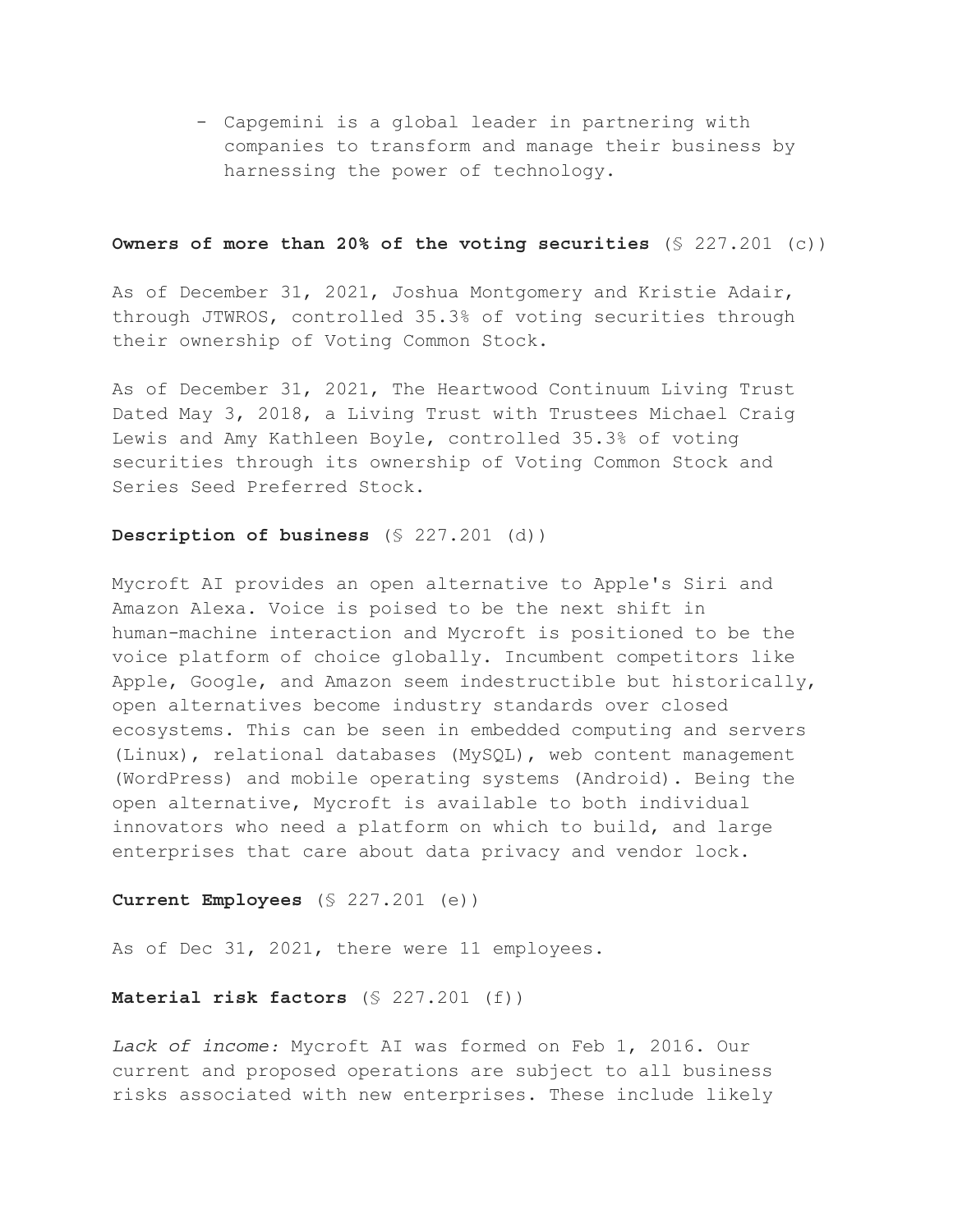fluctuations in operating results as the Company reacts to developments in its market, managing its growth and the entry of competitors into the market. We will only be able to pay dividends on any shares once our directors determine that we are financially able to do so. Mycroft AI has incurred a net loss and has had limited revenues generated since inception. While pre-order revenue for its Mark II consumer ready device started December, 2021, there is no assurance that we will be profitable in the next three years or generate sufficient revenues to pay dividends to the holders of the shares.

*Ongoing patent litigation*: Mycroft is embroiled in four lawsuits involving a non-practicing entity and their legal counsel stemming from allegations of patent infringement by Mycroft. Case 1: Mycroft is the defendant in a patent-infringement lawsuit filed by a patent abuser in Texas. This case is currently stayed pending the outcome of two Inter Partes Review challenges filed with the Patent Trial Appeal Board. The company is confident that its patent challenges will succeed. The company decided to challenge the patents, despite costs likely superseding the payment of demanded 'license fees', to protect Mycroft's reputation and the open-source software development community as a whole, and to prevent any future patent assertion abuses. Case 2: Mycroft is the petitioner in one of the two referenced Inter Partes Review filings that is seeking to invalidate the patent abuser's intellectual property. Case 3: Mycroft is the plaintiff in a "Patent Troll Prevention Act" bad faith lawsuit filed against the patent abuser. This case is currently stayed pending the outcome of Case 2. Case 4: Mycroft was sued by the law firm representing the entity referenced in Cases 1-3, where it is alleged that Mycroft and/or two of its principals engaged in or incited various harassment and cyberattacks against the firm. Mycroft and its principals strongly deny engaging in or contributing to any such activity, believe the lawsuit is without merit, and will defend themselves to the fullest extent of the law.

*Competitors are the dominant tech companies in the world:* Mycroft will compete with larger, established companies who currently have products on the market and/or various respective product development programs. They may have much better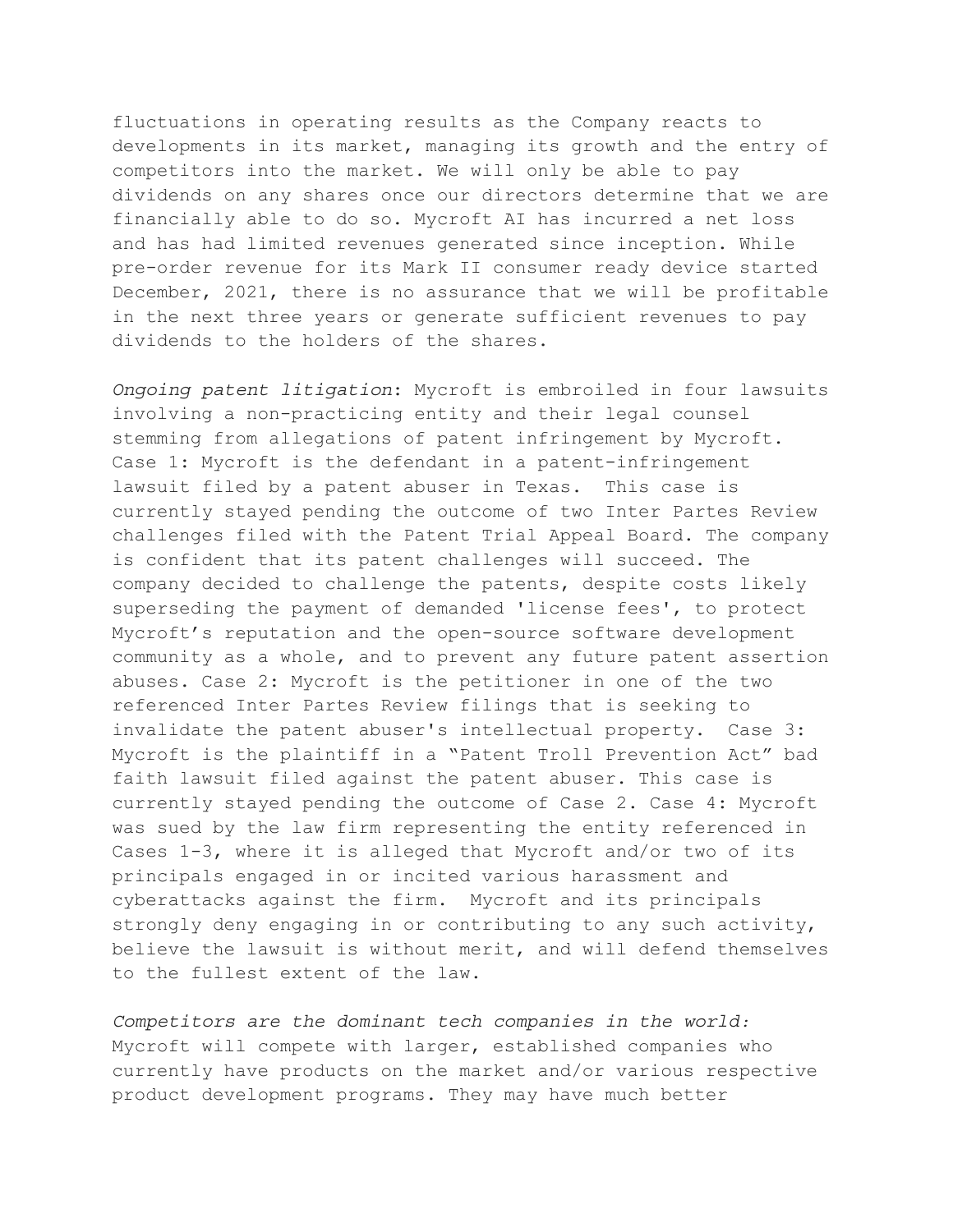financial means and marketing/sales and human resources than us. They may succeed in developing and marketing competing equivalent products earlier than us, or superior products than those developed by us. There can be no assurance that competitors will render our technology or products obsolete or that the products developed by us will be preferred to any existing or newly developed technologies. It should further be assumed that competition will intensify.

*Fundraising:* Mycroft faces fundraising barriers due to its complex Capitalization Table, ongoing litigation, and supply chain issues leading to production and distribution delays, all of which combine to depress the company's appeal to outside investors.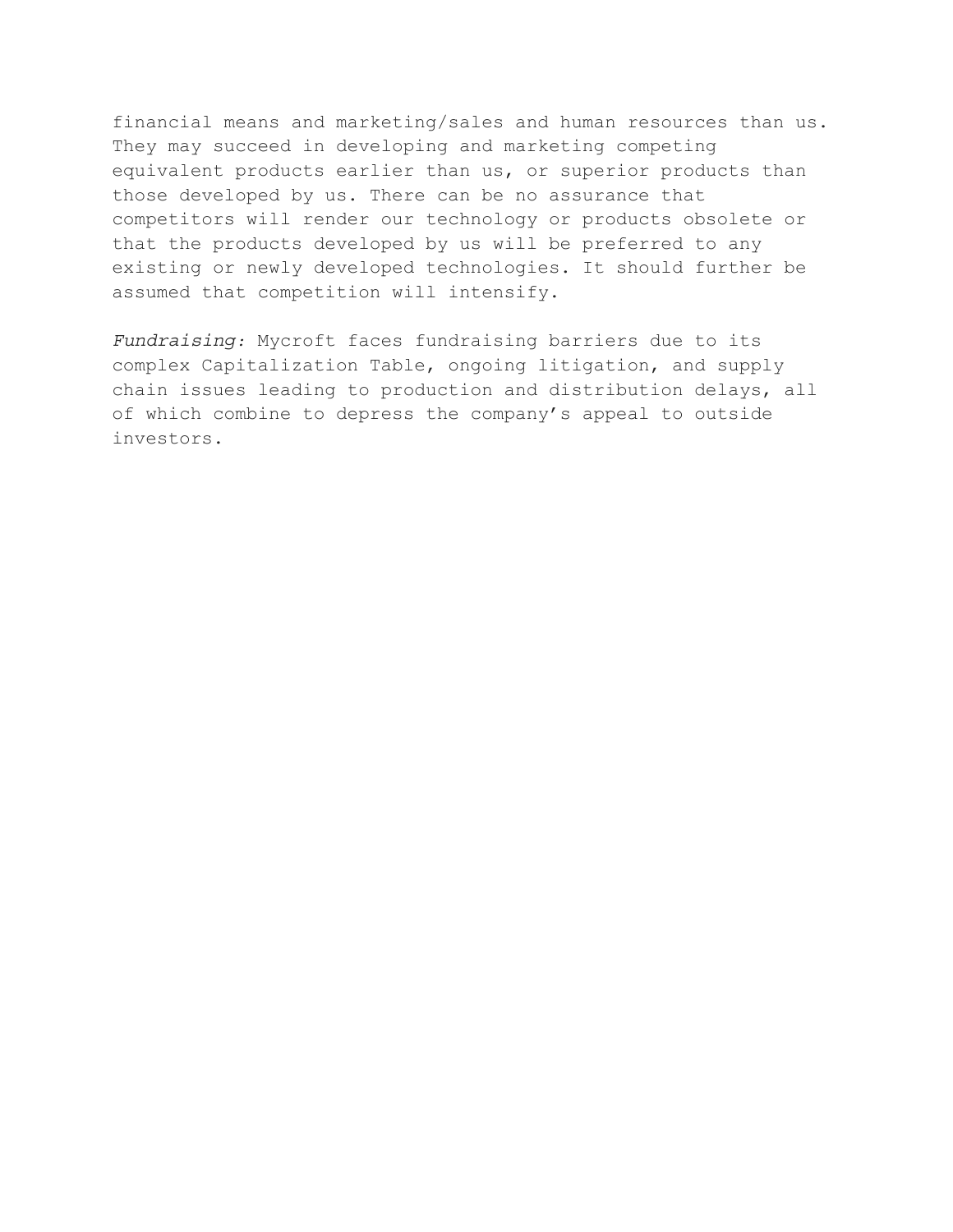**Capital structure and ownership** (§ 227.201 (m)) (1) Capitalization Table Stock Agreement Name: Voting Common Stock Shares Authorized: 12184784 Shares Issued/Purchased: 7209242 Warrants: 418851 Options Outstanding & Exercised: 0 Options Available: 0 Voting?: Yes Liquidity Preference: None Stock Agreement Name: Non-Voting Common Stock Shares Authorized: 30000000 Shares Issued/Purchased: 6681233 Warrants: 0 Options Outstanding & Exercised: 4028897 Options Available: 3000000 Voting?: No Liquidity Preference: None Stock Agreement Name: Series Seed Preferred Stock Shares Authorized: 3184784 Shares Issued/Purchased: 2079528 Warrants: 0 Options Outstanding & Exercised: 0 Options Available: 0 Voting?: Yes Liquidity Preference: \$1.56 Stock Agreement Name: Series Seed 2 Preferred Stock Purchase Agreement Shares Authorized/Offered: 15000000 Shares Issued/Purchased: 893063 Warrants: 0 Options Outstanding & Exercised: 0 Options Available: 0 Voting?: No Liquidity Preference: \$1.70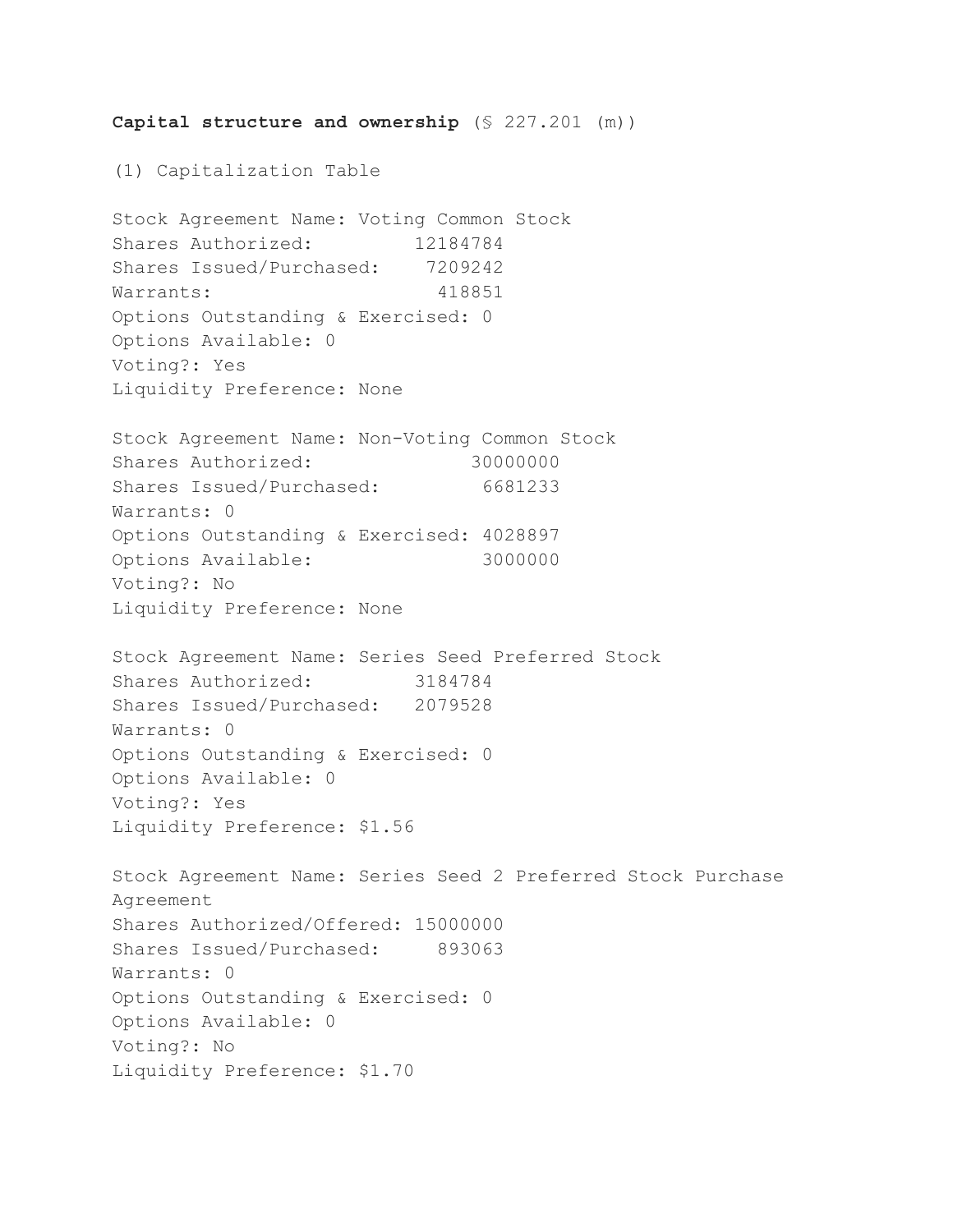Stock Agreement Name: Series Seed 2A Preferred\* Shares Authorized: 1700000 Shares Issued: 1437304 Warrants: 0 Options Outstanding & Exercised: 0 Voting?: No Liquidity Preference: \$0.1004

\* A Feb 14 2017 KISS-A issued by the company to 500 Startups IV, L.P. converted into Series Seed 2A "shadow" stock equal to 6% of the fully-diluted capital stock of the company, calculated as of the time the company received gross proceeds exceeding \$1 million from subsequent financing.

(2) Aside from voting rights, the principal shareholders have no material rights that would affect the purchasers of any class of stock in the normal course of business.

(3) Owners of more than 20% of voting stock: (a) The Heartwood Continuum Living Trust Dated May 3, 2018 owns 35.3%; and (b) Joshua Montgomery and Kristie Adair, JTWROS, owns 35.3%.

(4) Valuation. The preferred and voting stocks are valued based on the last arms-length transaction. The Non-Voting Common Stock is valued per a 409(A) evaluation effective Jan 1, 2021. It is the company's intention to continue to value stocks in this way, until such time as the Board of Directors deems otherwise.

(5) Risks based on company actions: The sale of the company for less than \$4,912,325.32 would result in a return of \$0 to holders of stock other than Series Seed Preferred, Series Seed 2 Non-Voting Preferred, and Series Seed 2A Non-Voting Preferred. The sale of the company for less than \$36,000,000 may result in some shareholders not receiving more than their initial investment, based on the total outstanding number of shares and depending on the price at which those shares were purchased.

(6) Transfer restrictions. Each Series Seed Preferred Stock certificate contains the following language: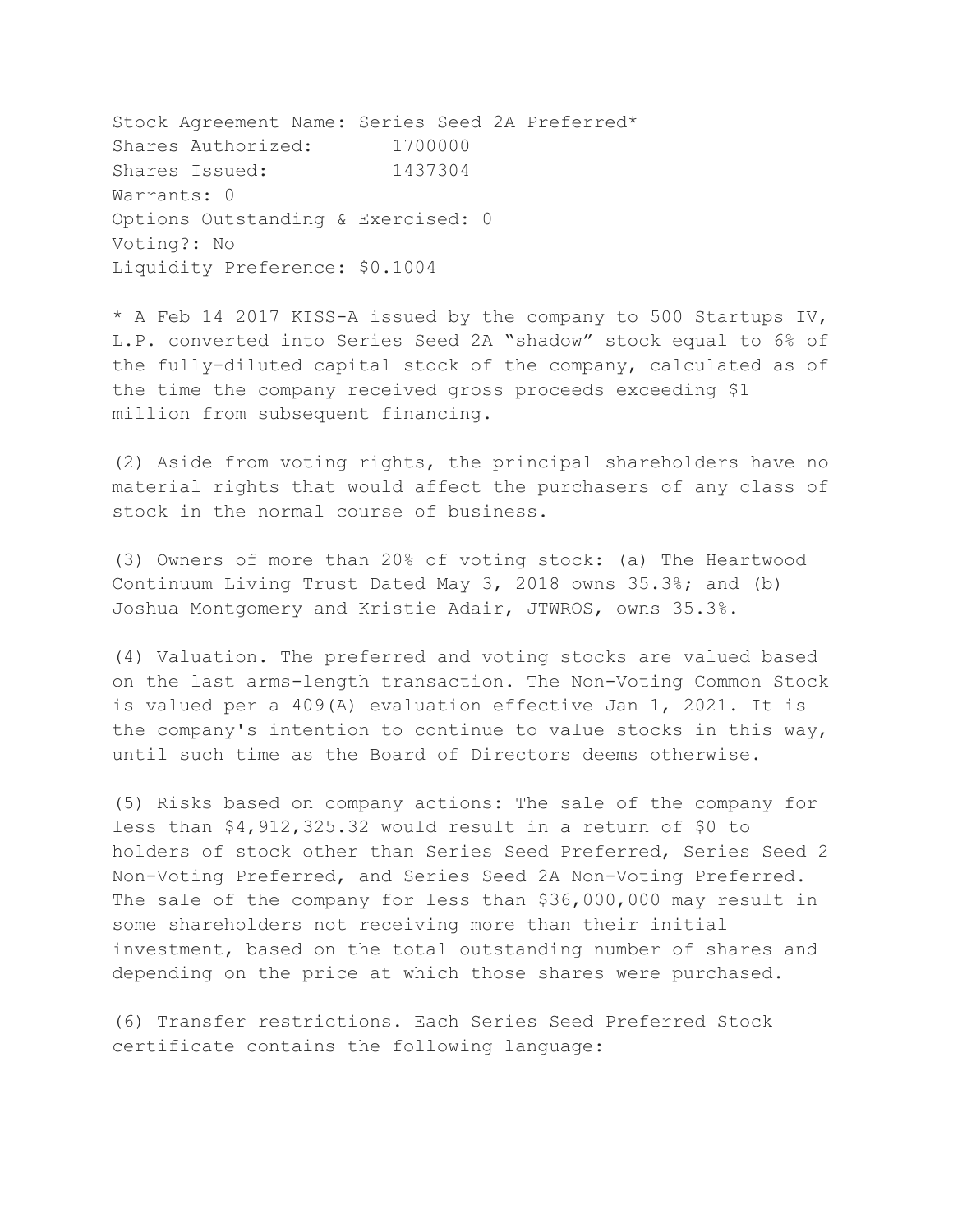THE SHARES REPRESENTED HEREBY HAVE NOT BEEN REGISTERED UNDER THE SECURITIES ACT OF 1933, AND HAVE BEEN ACQUIRED FOR INVESTMENT AND NOT WITH A VIEW TO, OR IN CONNECTION WITH, THE SALE OR DISTRIBUTION THEREOF. NO SUCH TRANSFER MAY BE EFFECTED WITHOUT AN EFFECTIVE REGISTRATION STATEMENT RELATED THERETO OR AN OPINION OF COUNSEL IN A FORM SATISFACTORY TO THE COMPANY THAT SUCH REGISTRATION IS NOT REQUIRED UNDER THE SECURITIES ACT OF 1933.

THE SECURITIES REPRESENTED HEREBY MAY BE TRANSFERRED ONLY IN ACCORDANCE WITH THE TERMS OF AN AGREEMENT BETWEEN THE COMPANY AND THE STOCKHOLDER, A COPY OF WHICH IS ON FILE WITH THE SECRETARY OF THE COMPANY.

THE SHARES REPRESENTED HEREBY ARE SUBJECT TO A VOTING AGREEMENT, AS MAY BE AMENDED FROM TIME TO TIME, (A COPY OF WHICH MAY BE OBTAINED UPON WRITTEN REQUEST FROM THE COMPANY), AND BY ACCEPTING ANY INTEREST IN SUCH SHARES THE PERSON ACCEPTING SUCH INTEREST SHALL BE DEEMED TO AGREE TO AND SHALL BECOME BOUND BY ALL THE PROVISIONS OF THAT VOTING AGREEMENT, INCLUDING CERTAIN RESTRICTIONS ON TRANSFER AND OWNERSHIP SET FORTH THEREIN.

THE CORPORATION IS AUTHORIZED TO ISSUE MORE THAN ONE CLASS OF STOCK. UPON WRITTEN REQUEST TO THE SECRETARY OF THE CORPORATION, THE CORPORATION WILL FURNISH WITHOUT CHARGE TO THE HOLDER OF THIS CERTIFICATE, A STATEMENT OF THE POWERS, DESIGNATIONS, PREFERENCES AND RELATIVE, PARTICIPATING, OPTIONAL, OR OTHER SPECIAL RIGHTS OF EACH CLASS OF STOCK OR SERIES THEREOF THAT THE CORPORATION IS AUTHORIZED TO ISSUE AND THE QUALIFICATIONS, LIMITATIONS OR RESTRICTIONS OF SUCH PREFERENCES AND/OR RIGHTS.

Each Non-Voting Common Stock Certificate bears the following language:

THE SHARES REPRESENTED HEREBY HAVE NOT BEEN REGISTERED UNDER THE SECURITIES ACT OF 1933, AS AMENDED (THE "ACT"), AND HAVE BEEN ACQUIRED BY THE HOLDER FOR INVESTMENT PURPOSES AND NOT WITH A VIEW TO, OR IN CONNECTION WITH, THE SALE OR DISTRIBUTION THEREOF. SAID SHARES MAY NOT BE SOLD OR TRANSFERRED UNLESS (A) THEY HAVE BEEN REGISTERED UNDER SAID ACT, OR (B) THE CORPORATION IS PRESENTED A WRITTEN OPINION SATISFACTORY TO COUNSEL FOR THE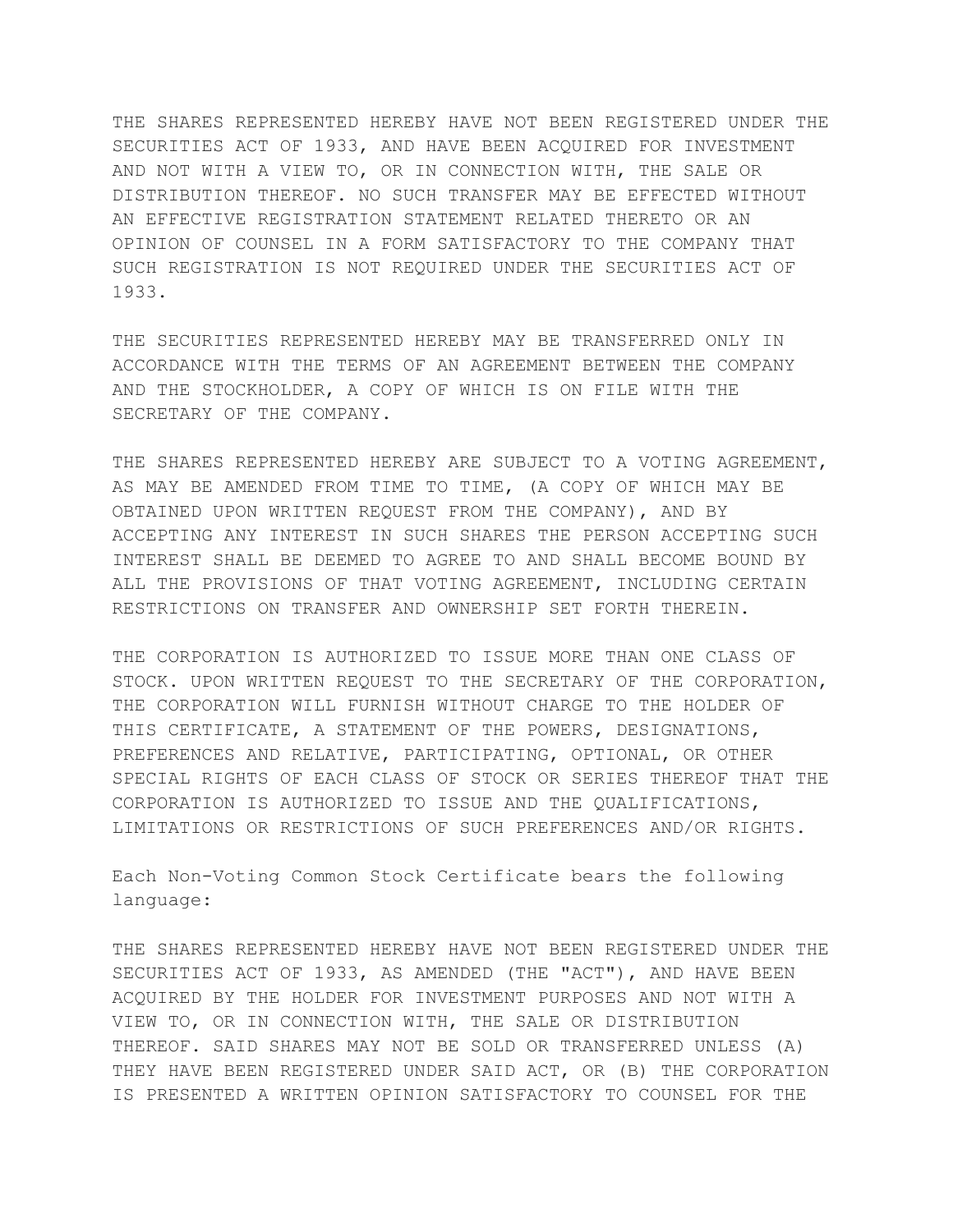CORPORATION OR A 'NO-ACTION' INTERPRETIVE LETTER FROM THE SECURITIES AND EXCHANGE COMMISSION TO THE EFFECT THAT SUCH REGISTRATION IS NOT REQUIRED UNDER THE CIRCUMSTANCES OF SUCH SALE OR TRANSFER.

THE SHARES REPRESENTED BY THIS CERTIFICATE ARE SUBJECT TO A TRANSFER RESTRICTION, AS PROVIDED IN THE BYLAWS OF THE CORPORATION.

THE SHARES REPRESENTED BY THIS CERTIFICATE ARE SUBJECT TO CERTAIN RESTRICTIONS ON TRANSFER IN FAVOR OF THE CORPORATION OR ITS ASSIGNEE SET FORTH IN A RESTRICTED STOCK AGREEMENT BETWEEN THE COMPANY AND THE REGISTERED HOLDER, OR SUCH HOLDER'S PREDECESSOR IN INTEREST, A COPY OF WHICH IS ON FILE AT THE PRINCIPAL OFFICE OF THIS CORPORATION.

THE SALE, TRANSFER OR ENCUMBRANCE OF THIS CERTIFICATE IS SUBJECT TO AN AGREEMENT AMONG THE CORPORATION AND ITS SHAREHOLDERS. A COPY OF SUCH AGREEMENT IS ON FILE AT THE PRINCIPAL OFFICE OF THE CORPORATION. THE AGREEMENT PROVIDES, AMONG OTHER THINGS, FOR CERTAIN RESTRICTIONS ON TRANSFER AND REPURCHASE OPTIONS AND OBLIGATIONS TO SELL THE SHARES OF STOCK EVIDENCED BY THIS CERTIFICATE FOR A DESIGNATED PURCHASE PRICE UPON CERTAIN EVENTS. BY ACCEPTING THE SHARES OF STOCK EVIDENCED BY THIS CERTIFICATE THE HOLDER AGREES TO BE BOUND BY SUCH AGREEMENT.

THE CORPORATION IS AUTHORIZED TO ISSUE MORE THAN ONE CLASS OF STOCK. UPON WRITTEN REQUEST TO THE SECRETARY OF THE CORPORATION, THE CORPORATION WILL FURNISH WITHOUT CHARGE TO THE HOLDER OF THIS CERTIFICATE, A STATEMENT OF THE POWERS, DESIGNATIONS, PREFERENCES AND RELATIVE, PARTICIPATING, OPTIONAL, OR OTHER SPECIAL RIGHTS OF EACH CLASS OF STOCK OR SERIES THEREOF THAT THE CORPORATION IS AUTHORIZED TO ISSUE AND THE QUALIFICATIONS, LIMITATIONS OR RESTRICTIONS OF SUCH PREFERENCES AND/OR RIGHTS.

Each Voting Common Stock certificate bears the following language:

THE SHARES REPRESENTED HEREBY HAVE NOT BEEN REGISTERED UNDER THE SECURITIES ACT OF 1933, AS AMENDED (THE "ACT"), AND HAVE BEEN ACQUIRED BY THE HOLDER FOR INVESTMENT PURPOSES AND NOT WITH A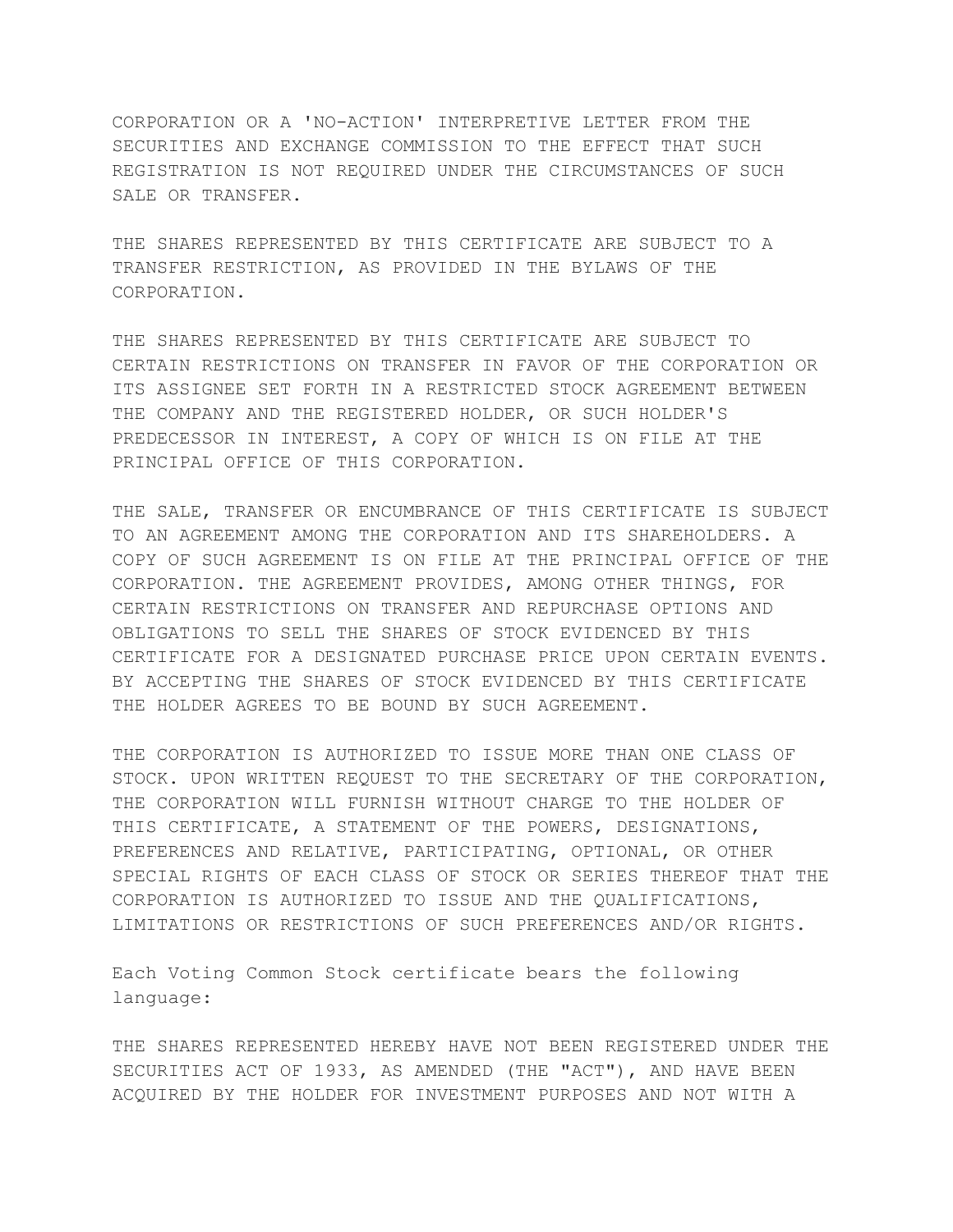VIEW TO, OR IN CONNECTION WITH, THE SALE OR DISTRIBUTION THEREOF. SAID SHARES MAY NOT BE SOLD OR TRANSFERRED UNLESS (A) THEY HAVE BEEN REGISTERED UNDER SAID ACT, OR (B) THE CORPORATION IS PRESENTED A WRITTEN OPINION SATISFACTORY TO COUNSEL FOR THE CORPORATION OR A 'NO-ACTION' INTERPRETIVE LETTER FROM THE SECURITIES AND EXCHANGE COMMISSION TO THE EFFECT THAT SUCH REGISTRATION IS NOT REQUIRED UNDER THE CIRCUMSTANCES OF SUCH SALE OR TRANSFER.

THE SHARES REPRESENTED BY THIS CERTIFICATE ARE SUBJECT TO A TRANSFER RESTRICTION, AS PROVIDED IN THE BYLAWS OF THE CORPORATION.

THE SALE, TRANSFER OR ENCUMBRANCE OF THIS CERTIFICATE IS SUBJECT TO AN AGREEMENT AMONG THE CORPORATION AND ITS SHAREHOLDERS. A COPY OF SUCH AGREEMENT IS ON FILE AT THE PRINCIPAL OFFICE OF THE CORPORATION. THE AGREEMENT PROVIDES, AMONG OTHER THINGS, FOR CERTAIN RESTRICTIONS ON TRANSFER AND REPURCHASE OPTIONS AND OBLIGATIONS TO SELL THE SHARES OF STOCK EVIDENCED BY THIS CERTIFICATE FOR A DESIGNATED PURCHASE PRICE UPON CERTAIN EVENTS. BY ACCEPTING THE SHARES OF STOCK EVIDENCED BY THIS CERTIFICATE THE HOLDER AGREES TO BE BOUND BY SUCH AGREEMENT.

THE CORPORATION IS AUTHORIZED TO ISSUE MORE THAN ONE CLASS OF STOCK. UPON WRITTEN REQUEST TO THE SECRETARY OF THE CORPORATION, THE CORPORATION WILL FURNISH WITHOUT CHARGE TO THE HOLDER OF THIS CERTIFICATE, A STATEMENT OF THE POWERS, DESIGNATIONS, PREFERENCES AND RELATIVE, PARTICIPATING, OPTIONAL, OR OTHER SPECIAL RIGHTS OF EACH CLASS OF STOCK OR SERIES THEREOF THAT THE CORPORATION IS AUTHORIZED TO ISSUE AND THE QUALIFICATIONS, LIMITATIONS OR RESTRICTIONS OF SUCH PREFERENCES AND/OR RIGHTS.

**Debt** (§ 227.201 (p))

Loan Issuer: Open Source Loan Amount (USD): 900000 Interest Rate: 3.07% Issued Date: 10/5/2018 Maturity Date: 12/31/2023

Loan Issuer: EIDL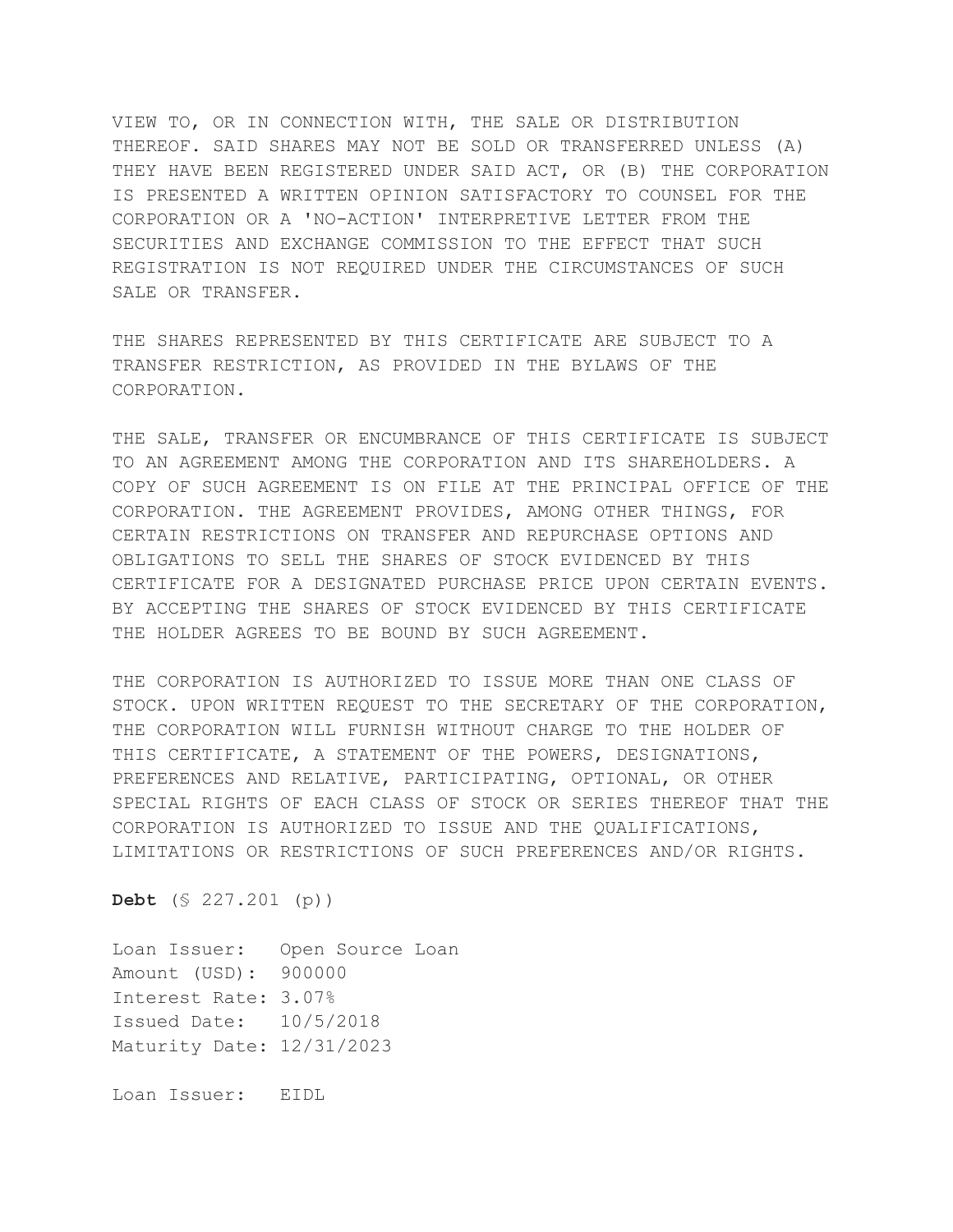```
Amount (USD): 59100
Interest Rate: 3.75%
Issued Date: 7/5/2020
Maturity Date: 7/5/2050
Loan Issuer: Anspar Foundation
Amount (USD): 75000
Interest Rate: 7%
Issued Date: 12/31/2019
Maturity Date: 12/31/2021
Loan Issuer: Anspar Foundation
Amount (USD): 150000
Interest Rate: 7%
Issued Date: 2/14/2020
Maturity Date: 2/14/2025
Loan Issuer: Anspar Foundation
Amount (USD): 275000
Interest Rate: 7%
Issued Date: 6/9/2020
Maturity Date: 6/9/2025
Loan Issuer: Anspar Foundation
Amount (USD): 500000
Interest Rate: 7%
Issued Date: 10/27/2020
Maturity Date: 10/27/2025
Loan Issuer: Heartwood Continuum Living Trust Dated May 3,
2018, a Living Trust with Trustees Michael Craig Lewis and Amy
Kathleen Boyle
Amount (USD): 40000
Interest Rate: 5%
Issued Date: 11/22/2021
Maturity Date: 01/01/2023, or upon the Borrower's receipt of
investments or loans totaling over $1.5 million, whichever comes
first.
```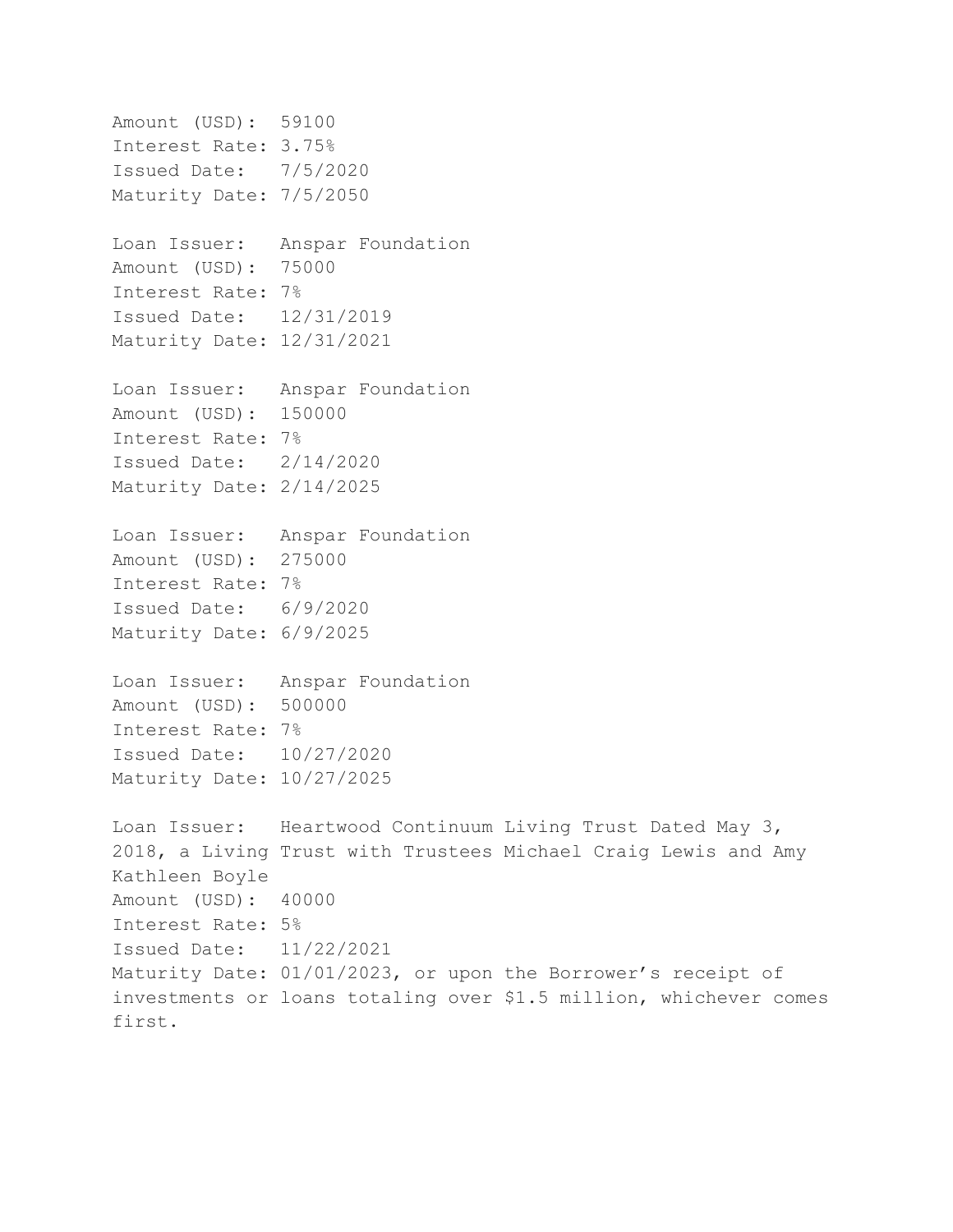Loan Issuer: Heartwood Continuum Living Trust Dated May 3, 2018, a Living Trust with Trustees Michael Craig Lewis and Amy Kathleen Boyle Amount (USD): 200000 Interest Rate: 5% Issued Date: 11/22/2021 Maturity Date: 01/07/2022, or upon the Borrower's receipt of the next disbursal pursuant to a U.S. Small Business Administration Economic Injury Disaster Loan.

Loan Issuer: Mycroft 2019 Convertible Note Series Total Principal Amount: 205000 Number of Notes: 9 Interest Rate: 5% Issued Dates: Varies throughout 2019 and 2020 Maturity Date: 12/31/2021

# **Exempt offerings 2019-2021** (§ 227.201 (q))

In 2021 the company offered Series Seed 2 Preferred Stock to qualified investors under the Regulation D and Regulation Crowdfunding exemptions. Series Seed 2 Stock is as described above. A total of 663,485 shares were sold under Regulation D and 229,578 under Regulation Crowdfunding. 100% of the proceeds were used for product development and operating costs.

In 2019 and 2020 the company offered Series Seed Preferred Stock to qualified investors under the Regulation D exemption. Series Seed Stock is as described above. A total of 2,079,528 shares were sold. 100% of the proceeds were used for product development and operating costs.

# **Related party transactions** (§ 227.201 (r))

Transactions in 2021 that exceeded 5% of the amount raised through Reg-CF in the 12-months prior to that transaction that involved the officers, directors, owners of 20% of more voting equity, or their families:

Transaction: Loan Conversion to Series Seed 2 Preferred Shares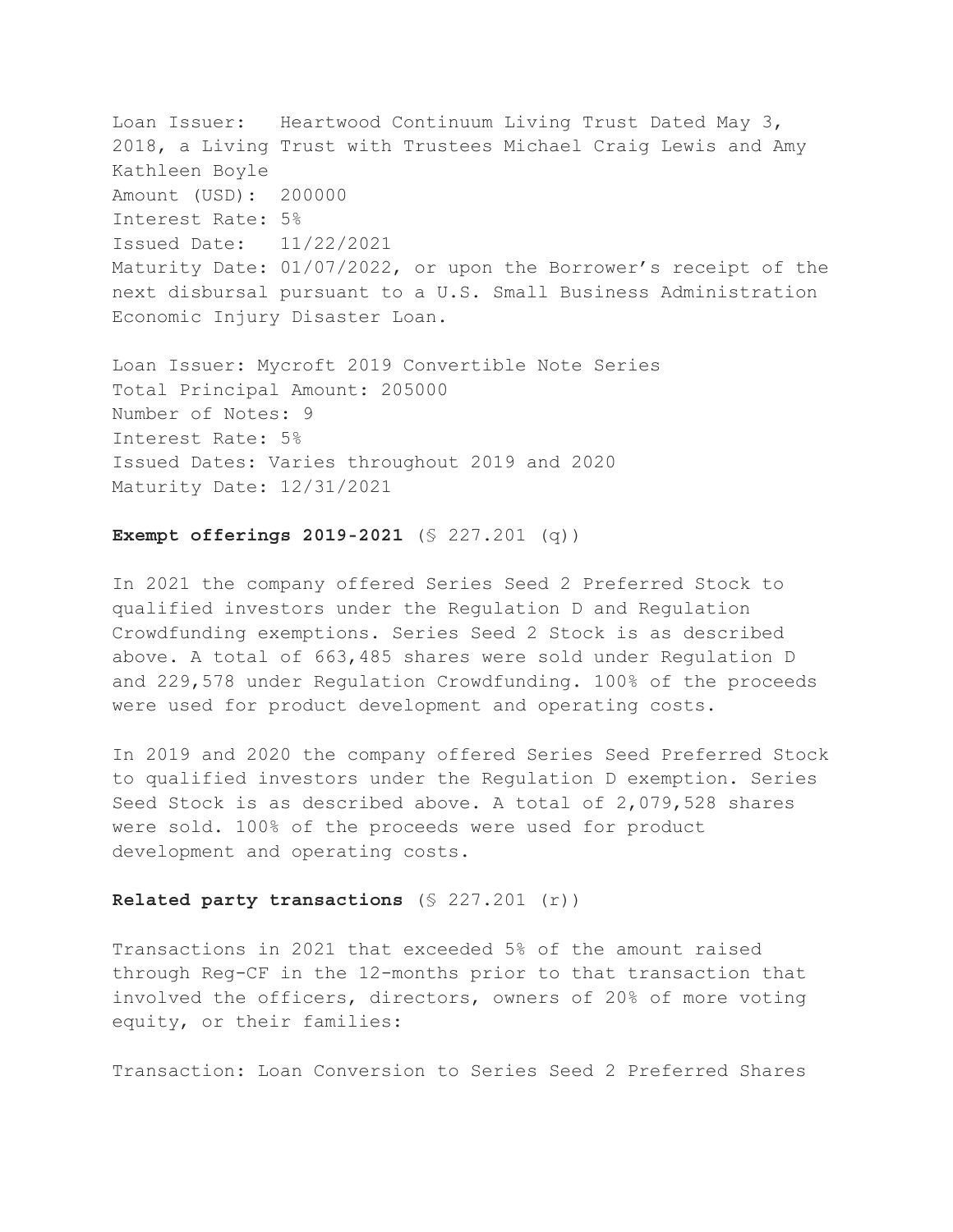Entity: The Heartwood Continuum Living Trust Dated May 3, 2018, a Living Trust with Trustees Michael Craig Lewis and Amy Kathleen Boyle Amount(USD): 249998.60 Conversion Date: 08/05/2021 Transaction: Convertible Note Entity: Heartwood Continuum Living Trust Dated May 3, 2018, a Living Trust with Trustees Michael Craig Lewis and Amy Kathleen Boyle Amount (USD): 40000 Interest Rate: 5% Issued Date: 11/22/2021 Maturity Date: 01/01/2023, or upon the Borrower's receipt of investments or loans totaling over \$1.5 million, whichever comes first. Transaction: Convertible Note Entity: Heartwood Continuum Living Trust Dated May 3, 2018, a Living Trust with Trustees Michael Craig Lewis and Amy Kathleen Boyle Amount (USD): 200000 Interest Rate: 5% Issued Date: 11/22/2021 Maturity Date: 01/07/2022, or upon the Borrower's receipt of the next disbursal pursuant to a U.S. Small Business Administration

Economic Injury Disaster Loan.

# Financial Condition (§ 227.201 (s))

The company operated in 2021 largely based on \$1,100,793 in equity financing from the Regulation D raise and \$554,158 in equity financing from the Regulation Crowdfunding raise. The company also operated based on equity financing from The Heartwood Continuum Living Trust Dated May 3, 2018 in the amount of \$240,000. Additionally, government loans from the PPP and EIDL programs were used. The company remains in a product development phase and as of December 31, 2021, the company had \$97,985 from Mark II pre-sales. As such, it is entirely